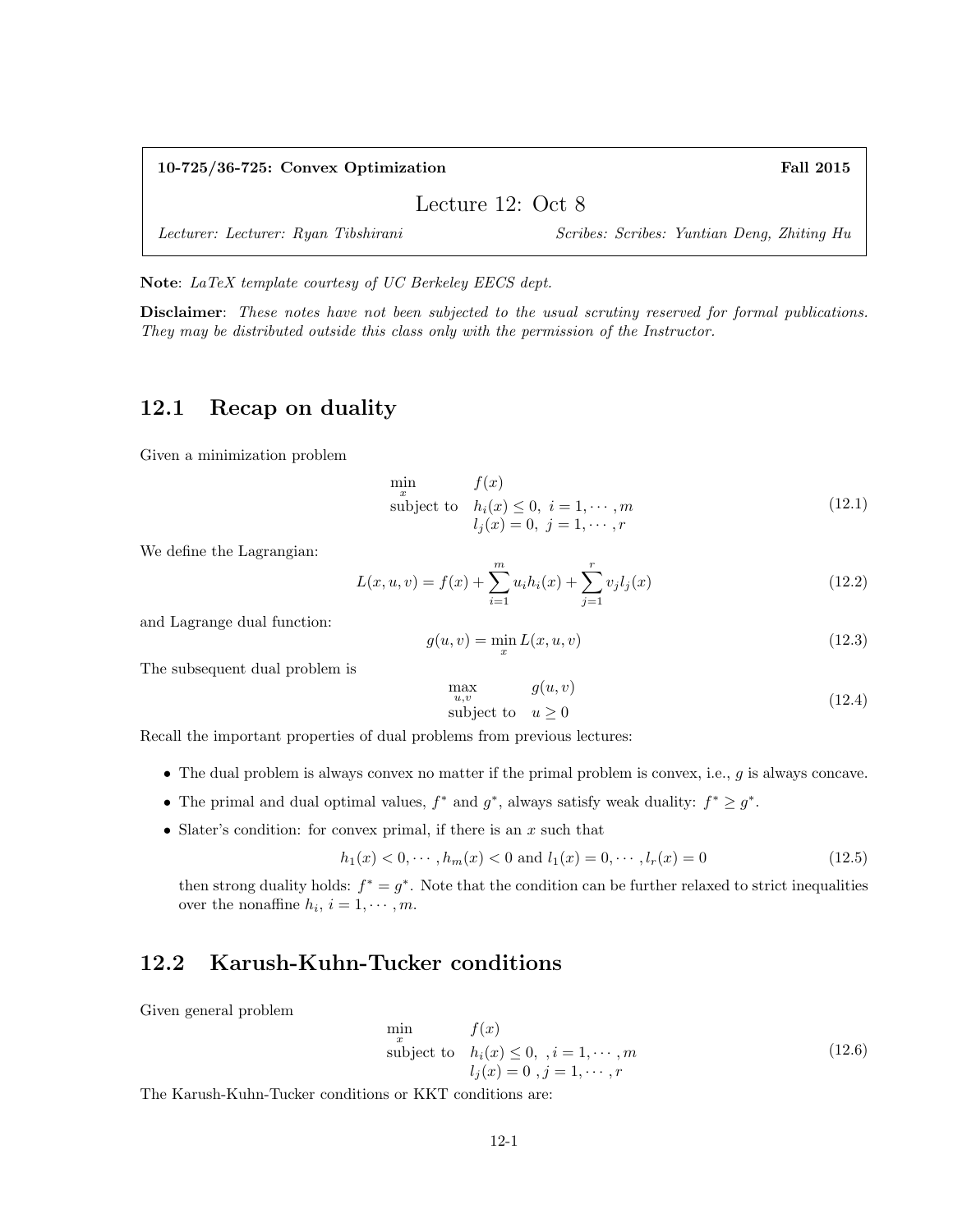- $0 \in \partial f(x) + \sum_{i=1}^m u_i \partial h_i(x) + \sum_{j=1}^r v_j \partial l_j(x)$  (stationarity)
- $u_i \cdot h_i(x) = 0$  for all i (complementary slackness)
- $h_i(x) \leq 0$ ,  $l_i(x) = 0$  for all i, j (primal feasibility)
- $u_i \geq 0$  for all  $i$

An important conclusion of KKT conditions is: KKT conditions are

- always sufficient
- necessary under strong duality

Under strong duality assumption, KKT conditions are both sufficient and necessary, as stated in **Theorem** 12.1:

**Theorem 12.1** For a problem with strong duality (e.g., assume Slater's condition: convex problem and there exists x strictly satisfying non-affine inequality constraints),

> $x^*$  and  $u^*$ ,  $v^*$  are primal and dual solutions  $\Leftrightarrow$   $x^*$  and  $u^*$ ,  $v^*$  satisfy the KKT conditions

Proof: We first prove necessity:

Let  $x^*$  and  $u^*$ ,  $v^*$  be primal and dual solutions with zero duality gap (strong duality holds, e.g., under Slater's condition). Then

$$
f(x^*) = g(u^*, v^*)
$$
  
= min  $f(x) + \sum_{i=1}^m u_i^* h_i(x) + \sum_{j=1}^r v_j^* l_j(x)$   
 $\leq f(x^*) + \sum_{i=1}^m u_i^* h_i(x^*) + \sum_{j=1}^r v_j^* l_j(x^*)$   
 $\leq f(x^*)$  (12.7)

Therefore, all these inequalities are actually equalities. Hence we have

• The point  $x^*$  minimizes  $L(x, u^*, v^*)$  over  $x \in \mathbb{R}^n$ , i.e.,

$$
0 \in \partial_x L(x^*, u^*, v^*) \tag{12.8}
$$

$$
0 \in \partial f(x^*) + \sum_{i=1}^m u_i^* \partial h_i(x^*) + \sum_{j=1}^r v_j^* \partial l_j(x^*)
$$
\n(12.9)

This is stationarity.

- $\sum_{i=1}^{m} u_i^* h_i(x^*) = 0$ , since each term here is  $\leq 0$ , this implies  $u_i^* h_i(x^*) = 0$  for every *i*. This is exactly comlementary slackness.
- Primal and dual feasibility hold by virtue of optimality.

Now that we have proved necessity, we move on to prove sufficiency. If there exists  $x^*, u^*, v^*$  that satisfy the KKT conditions, then

$$
g(u^*, v^*) = f(x^*) + \sum_{i=1}^m u_i^* h_i(x^*) + \sum_{j=1}^r v_j^* l_j(x^*)
$$
 (stationarity)  
=  $f(x^*)$  (complementary slackness) (12.10)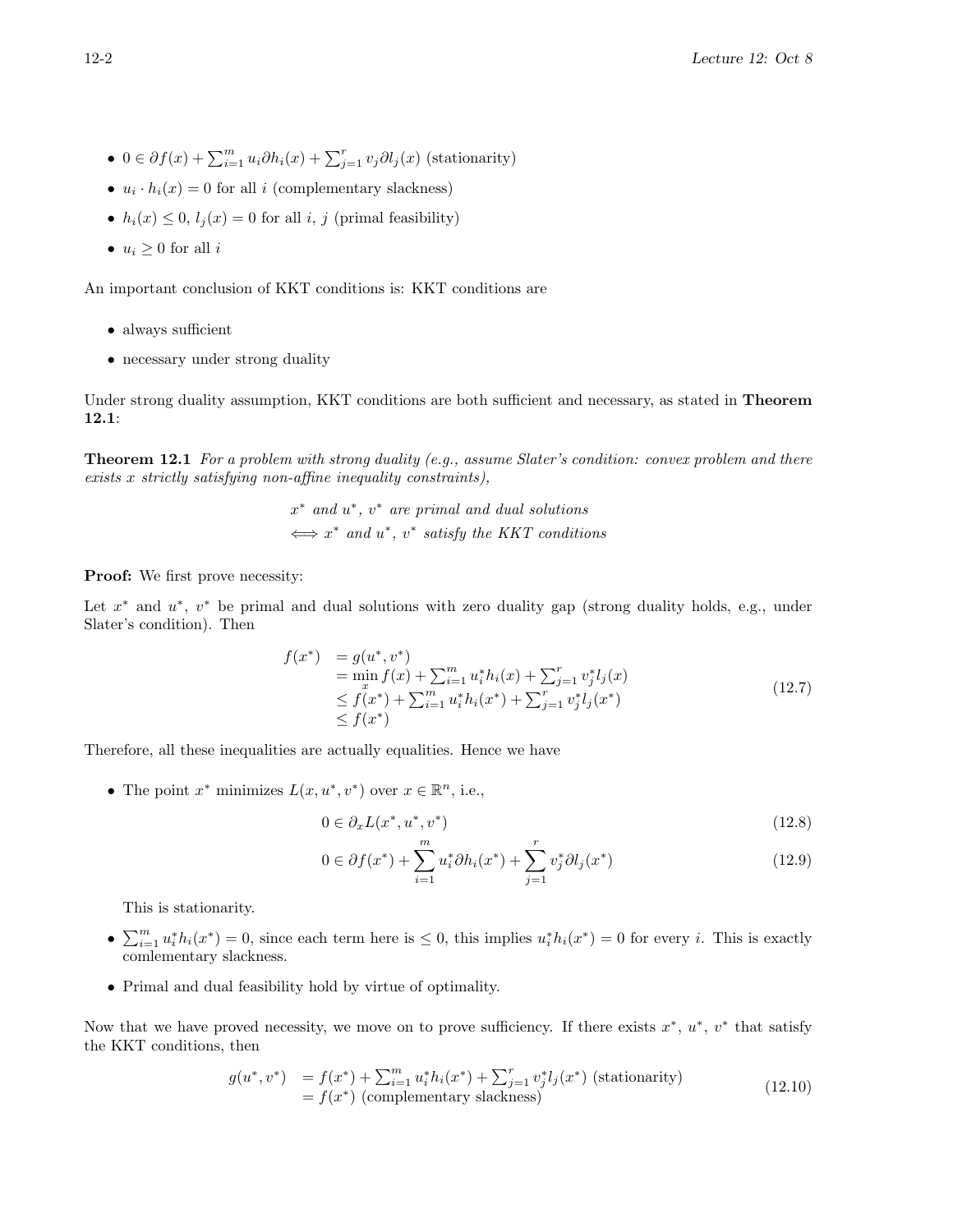Therefore the duality gap is zero (and  $x^*$  and  $u^*$ ,  $v^*$  are primal and dual feasible) so  $x^*$  and  $u^*$ ,  $v^*$  are primal and dual optimal. Hence, we have shown the sufficiency.

Note that concerning the stationary condition, for a differentiable function f, we cannot use  $\partial f(x) = \{\nabla f(x)\}\$ unless f is convex.

For unconstrained problems, the KKT conditions are just the subgradient optimality condition.

For general problems, the KKT conditions could have been derived entirely from studying optimalit via subgradients

$$
0 \in \partial f(x^*) + \sum_{i=1}^m \mathcal{N}_{\{h_i \le 0\}}(x^*) + \sum_{j=1}^r \mathcal{N}_{\{l_j = 0\}}(x^*)
$$
\n(12.11)

where  $\mathcal{N}_C(x)$  is the normal cone of C at x.

### 12.3 Examples

### 12.3.1 Example: quadratic with equality constraints

Consider for  $Q \succeq 0$ ,

$$
\min_{x \in \mathbb{R}^n} \qquad \frac{1}{2} x^T Q x + c^T x
$$
\nsubject to  $Ax = 0$ \n(12.12)

E.g., as we will see, this corresponds to Newton step for equality-constrainted problem  $\min_x f(x)$  subject to  $Ax = b$ .

This problem is a convex problem with no inequality constraints, so by KKT conditions,  $x$  is a solution if and only if

$$
\begin{bmatrix} Q & A^T \\ A & 0 \end{bmatrix} \begin{bmatrix} x \\ u \end{bmatrix} = \begin{bmatrix} -c \\ 0 \end{bmatrix}
$$
\n(12.13)

for some  $u$ . Eq. (12.13) is a linear system combining stationarity and primal feasibility. Complementary slackness and dual feasibility are vacuous in this case.

#### 12.3.2 Example: water-filling

Consider the problem

$$
\min_{x \in \mathbb{R}^n} \qquad -\sum_{i=1}^n \log(\alpha_i + x_i)
$$
\nsubject to 
$$
x \ge 0, \quad 1^T x = 1
$$
\n
$$
(12.14)
$$

This problem arises from information theory, where for each channel  $i, x_i$  represents the allocated transmitter power and  $\log(\alpha_i + x_i)$  is the communication rate. The problem is to maximize the total communication rate under a budget of total power one.

The KKT conditions are:

$$
-1/(\alpha_i + x_i) - u_i + v = 0, \ i = 1, \cdots, n
$$
\n(12.15)

$$
u_i \cdot x_i = 0, \ i = 1, \cdots, n, \ x \ge 0, \ 1^T x = 1, \ u \ge 0 \tag{12.16}
$$

After eliminating  $u$ , we have:

$$
1/(\alpha_i + x_i) \le v, \quad i = 1, \cdots, n \tag{12.17}
$$

$$
x_i(v - 1/(\alpha_i + x_i)) = 0, \ i = 1, \cdots, n, \ x \ge 0, \ 1^T x = 1 \tag{12.18}
$$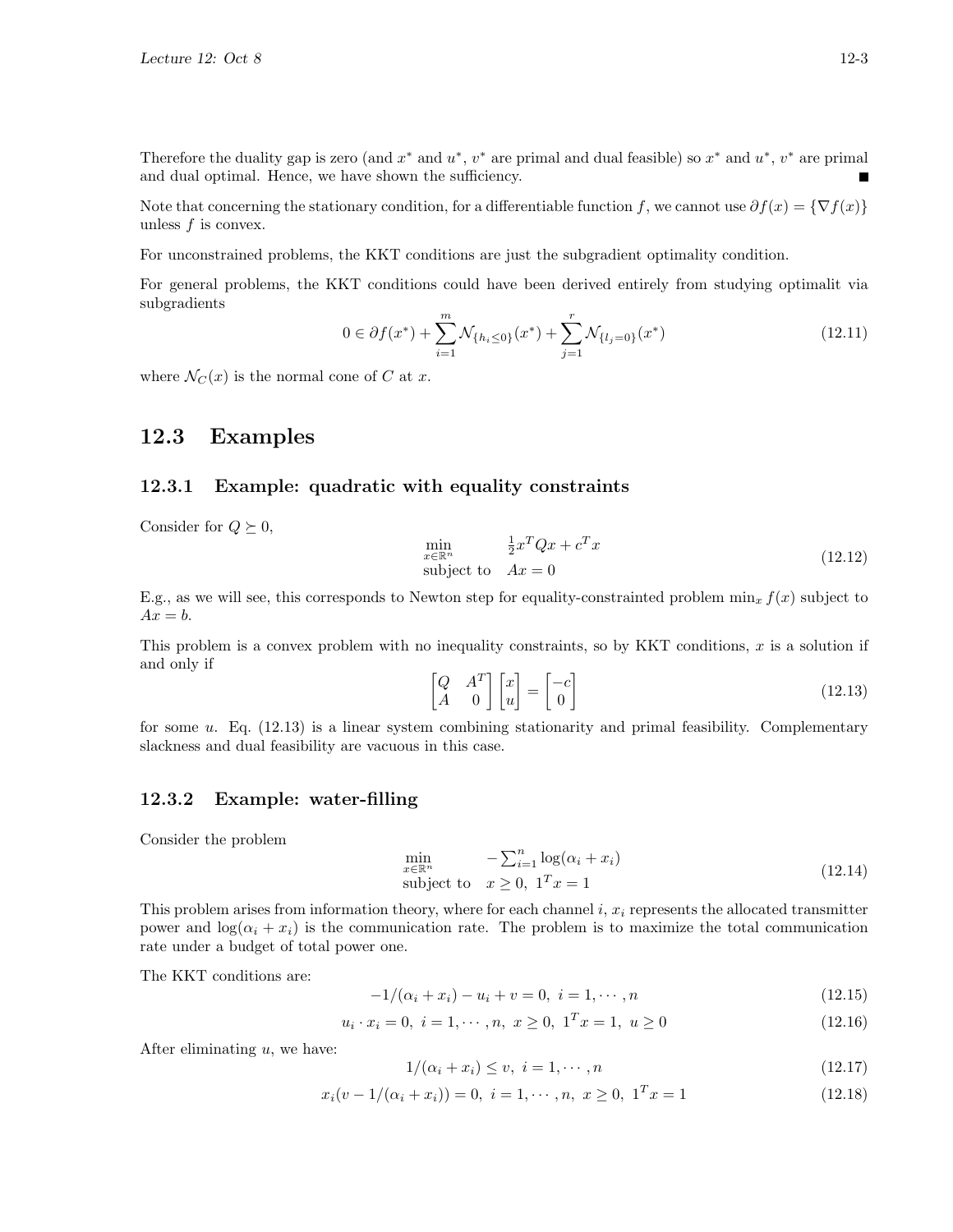We argue that if  $v \ge 1/\alpha_i$ , then  $x_i$  must be 0; if  $v < 1/\alpha_i$ , then  $x_i = 1/v - \alpha_i$ . Using the primal feasibility  $1^T x = 1$  we need to solve the following problem to get v:

$$
\sum_{i=1}^{n} \max\{0, 1/v - \alpha_i\} = 1
$$
\n(12.19)

This is a univariate equation, piecewise linear in  $1/v$  and not hard to solve. The reduce problem is called water-filling (Figure 12.1).



Figure 12.1: Water-filling illustration

The  $\alpha_i$  can be thought as the ground level above patch i. If we flood the region with total amount of water 1, then the water depth  $1/v$  satisfies  $\sum_{i=1}^{n} \max\{0, 1/v - \alpha_i\} = 1$ .

#### 12.3.3 Example: support vector machines

Given  $y \in \{-1,1\}^n$ , and  $X \in \mathbb{R}^{n \times p}$ , the support vector machine problems is:

$$
\min_{\beta,\beta_0,\xi} \quad \frac{1}{2} \|\beta\|_2^2 + C \sum_{i=1}^n \xi_i
$$
\n
$$
\text{subject to} \quad \xi_i \ge 0, \ i = 1, \cdots, n
$$
\n
$$
y_i(x_i^T \beta + \beta_0) \ge 1 - \xi_i, \ i = 1, \cdots, n
$$
\n(12.20)

Introduce dual variables  $v, w \geq 0$ , from the KKT stationarity condition we have

$$
0 = \sum_{i=1}^{n} w_i y_i, \ \beta = \sum_{i=1}^{n} w_i y_i x_i, \ w = C1 - v \tag{12.21}
$$

From the complementary slackness we have

$$
v_i \xi_i = 0, \ w_i (1 - \xi_i - y_i (x_i^T \beta + \beta_0)) = 0, \ i = 1, \cdots, n
$$
\n(12.22)

Hence at optimality we have  $\beta = \sum_{i=1}^n w_i y_i x_i$ , and  $w_i$  is nonzero only if  $y_i(x_i^T \beta + \beta_0) = 1 - \xi_i$ . Such points  $i$  are calle the support points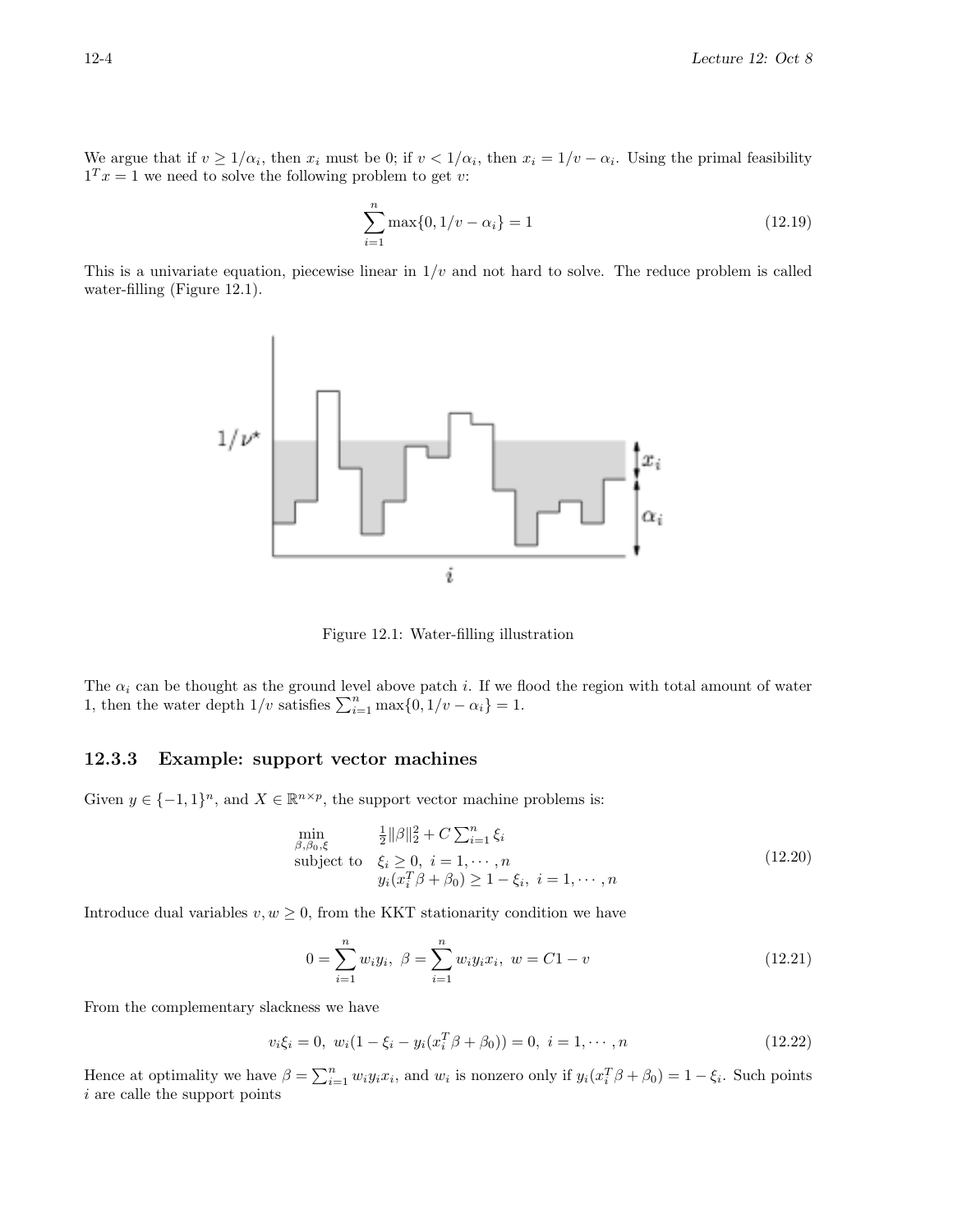- For support point *i*, if  $\xi_i = 0$ , then  $x_i$  lies on edge of margin, and  $w_i \in (0, C]$ ;
- For support point *i*, if  $\xi_i \neq 0$ , then  $x_i$  lies on wrong side margin, and  $w_i = C$ .

Note that KKT conditions do not really give us a way to find solution, but gives a better understanding. In fact, we can use this to screen away non-support points before performing optimization.

### 12.4 Constrained and Lagrange forms

Often in statistics and machine learning we will switch back and forth between constrained form, where  $t \in \mathbb{R}$  is a tuning parameter,

$$
\min_{x} f(x) \text{ subject to } h(x) \le t \tag{C}
$$

and Lagrange form, where  $\lambda \geq 0$  is a tuning parameter,

$$
\min_{x} f(x) + \lambda \cdot h(x) \tag{L}
$$

and claim these are equivalent. We will show that this is almost always true assuming convexity of  $f$  and  $h$ . (C) to (L): if problem (C) is strictly feasible, then strong duality holds, and there exists some  $\lambda > 0$  (dual solution) such that any solution  $x^*$  in  $(C)$  minimizes

$$
f(x) + \lambda \cdot (h(x) - t) \tag{12.23}
$$

so  $x^*$  is also a solution in  $(L)$ .

(L) to (C): if  $x^*$  is a solution in (L), then the KKT conditions for (C) are satisfied by taking  $t = h(x^*)$ , so  $x^*$  is a solution in (C).

Conclusion:

$$
\bigcup_{\lambda \geq 0} {\text{solutions in (L)} } \subseteq \bigcup_{t} {\text{solutions in (C)} }
$$
\n
$$
\bigcup_{\lambda \geq 0} {\text{solutions in (L)} } \sup_{t} {\text{solutions in (C)} }
$$
\n
$$
\bigcup_{\text{isstrictly feasible}} {\text{solutions in (C)}}
$$
\n
$$
(12.24)
$$

This is nearly a perfect equivalence. Note: when the only value of  $t$  that leads to a feasible but not strictly feasible constraint set is  $t = 0$ , i.e.,

$$
\{x : h(x) \le t\} \ne \phi, \ \{x : h(x) < t\} \ne \phi \ \Rightarrow t = 0 \tag{12.25}
$$

(e.g., this is true if  $h$  is a norm) then we do get perfect equivalence.

# 12.5 Uniqueness in  $l_1$  penalized problems

Using the KKT conditions and simple probability arguments, we have the following (perhaps surprising) result: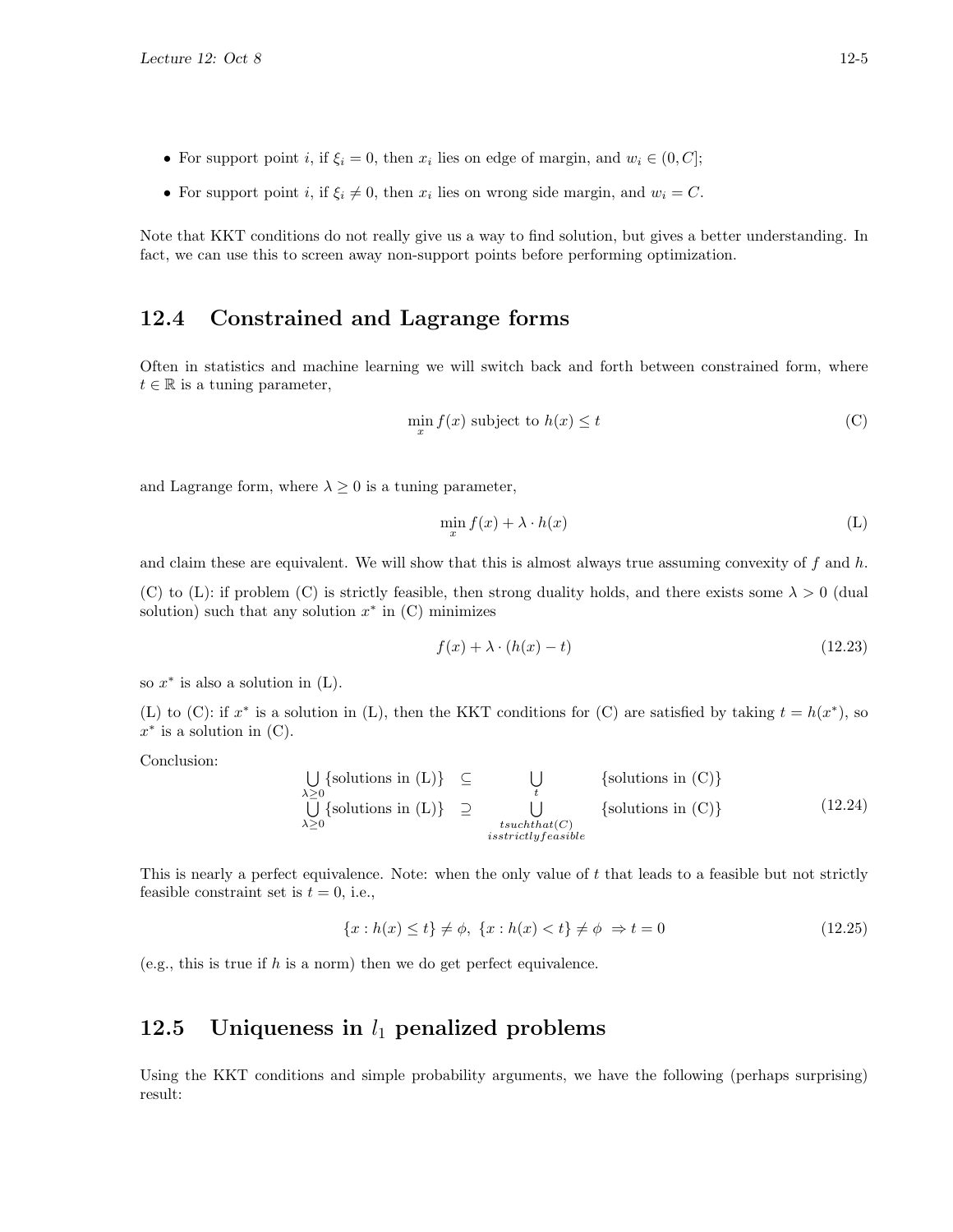**Theorem 12.2** Let f be differentiable and strictly convex, let  $X \in \mathbb{R}^{n \times p}$ ,  $\lambda > 0$ . Consider

$$
\min_{\beta \in \mathbb{R}^p} f(X\beta) + \lambda \|\beta\|_1 \tag{12.26}
$$

If the entries of X are drawn from a continuous probability distribution (on  $\mathbb{R}^{np}$ ), then with probability 1 there is a unique solution and it has at most  $\min\{n, p\}$  nonzero components.

Proof: The KKT conditions are

$$
s_i \in \left\{ \begin{array}{ll} \{\text{sign}(\beta_i)\} & \text{if } \beta_i \neq 0 \\ [-1,1] & \text{if } \beta_i = 0 \end{array} \right., i = 1, \cdots, n \tag{12.27}
$$

Note that  $X\beta$ , s are unique. Define  $S = \{j : |X_j^T \nabla f(X\beta)| = \lambda\}$ , then S is also unique as both X and  $X\beta$ are unique. Note that any solution satisfies  $\beta_i = 0$  for all  $i \notin S$ .

First assume that  $rank(X_S) < |S|$  (here  $X \in \mathbb{R}^{n \times |S|}$  is a submatrix of X corresponding to columns in S). Then for some  $i \in S$ ,

$$
X_i = \sum_{j \in S\{i\}} c_j X_j \tag{12.28}
$$

for constants  $c_j \in \mathbb{R}$ , hence

$$
s_i X_i = \sum_{j \in S\{i\}} (s_i s_j c_j) \cdot (s_j X_j) \tag{12.29}
$$

Taking an inner product with  $-\nabla f(X\beta)$ ,

$$
\lambda = \sum_{j \in S\{i\}} (s_i s_j c_j) \lambda, \text{ i.e., } \sum_{j \in S\{i\}} s_i s_j c_j = 1 \tag{12.30}
$$

In other words, we have proved that  $rank(X_S) < |S|$  implies  $s_i X_i$  is the affine span of  $s_j X_j$ ,  $j \in S$  $\{i\}$  (subspace of dimension ; *n*)

We say that the matrix X has columns in general position if any affine subspace L of dimension  $k < n$  does not contain more than  $k + 1$  elements of  $\{\pm X_1, \dots, \pm X_p\}$  (excluding antipodal pairs)

It is straightforward to show that, if the entries of X have a density over  $\mathbb{R}^{np}$ , then X is in general position with probability 1.



Figure 12.2: General position